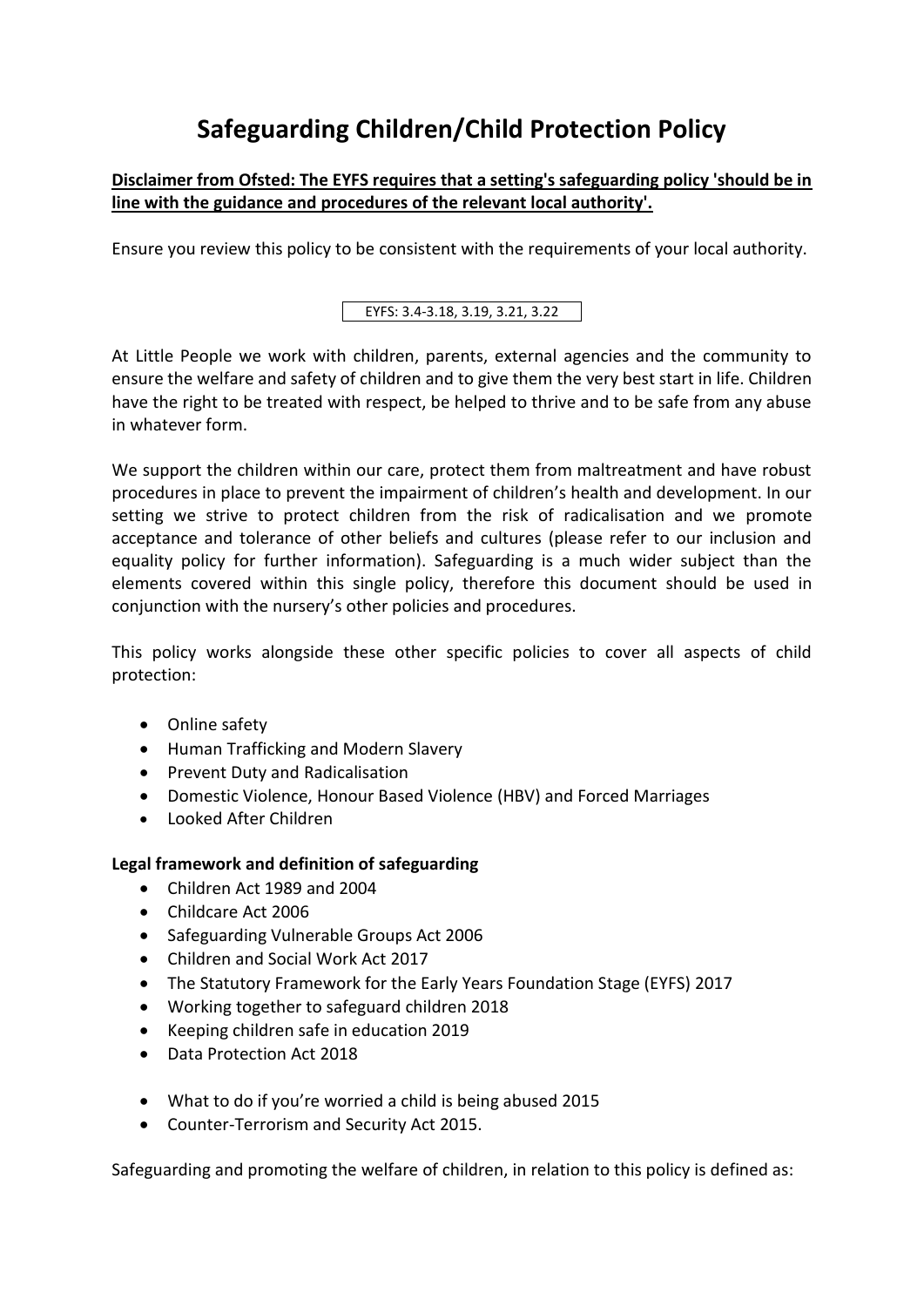- Protecting children from maltreatment
- Preventing the impairment of children's health or development
- Ensuring that children are growing up in circumstances consistent with the provision of safe and effective care
- Taking action to enable all children to have the best outcomes.

*(Definition taken from the HM Government document 'Working together to safeguard children 2018).*

## **Policy intention**

To safeguard children and promote their welfare we will:

- Create an environment to encourage children to develop a positive self-image
- Provide positive role models and develop a safe culture where staff are confident to raise concerns about professional conduct
- Support staff to notice the softer signs of abuse and know what action to take
- Encourage children to develop a sense of independence and autonomy in a way that is appropriate to their age and stage of development
- Provide a safe and secure environment for all children
- Promote tolerance and acceptance of different beliefs, cultures and communities
- Help children to understand how they can influence and participate in decisionmaking and how to promote British values through play, discussion and role modelling
- Always listen to children
- Provide an environment where practitioners are confident to identify where children and families may need intervention and seek the help they need
- Share information with other agencies as appropriate.

The nursery is aware that abuse does occur in our society and we are vigilant in identifying signs of abuse and reporting concerns. Our practitioners have a duty to protect and promote the welfare of children. Due to the many hours of care we are providing, staff may often be the first people to identify that there may be a problem. They may well be the first people in whom children confide information that may suggest abuse or to spot changes in a child's behaviour which may indicate abuse.

Our prime responsibility is the welfare and well-being of each child in our care. As such we believe we have a duty to the children, parents and staff to act quickly and responsibly in any instance that may come to our attention. This includes sharing information with any relevant agencies such as local authority services for children's social care, health professionals or the police. All staff will work with other agencies in the best interest of the child, including as part of a multi-agency team, where needed.

The nursery aims to:

- Keep the child at the centre of all we do
- Ensure staff are trained right from induction to understand the child protection and safeguarding policy and procedures, are alert to identify possible signs of abuse (including the signs known as softer signs of abuse), understand what is meant by child protection and are aware of the different ways in which children can be harmed, including by other children through bullying or discriminatory behaviour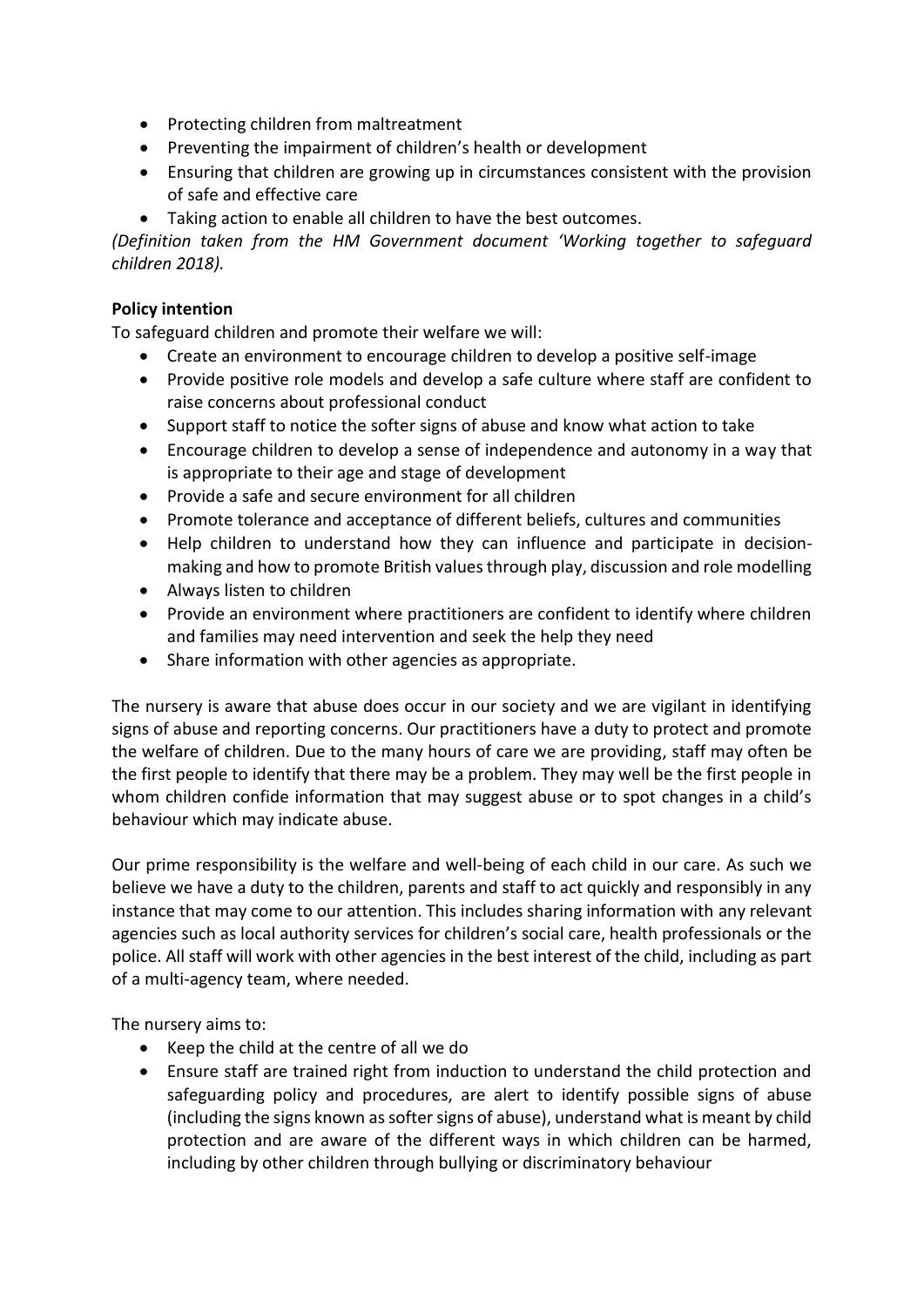- Be aware of the increased vulnerability of children with Special Educational Needs and Disabilities (SEND) and other vulnerable or isolated families and children
- Ensure that all staff feel confident and supported to act in the best interest of the child, share information and seek the help that the child may need
- Ensure that all staff are familiar and updated regularly with child protection training and procedures and kept informed of changes to local/national procedures, including thorough annual safeguarding newsletters and updates
- Make any child protection referrals in a timely way, sharing relevant information as necessary in line with procedures set out by the Local Authority**.**
- Ensure that information is shared only with those people who need to know in order to protect the child and act in their best interest
- Keep the setting safe online using appropriate filters, checks and safeguards, monitoring access at all times
- Ensure that children are never placed at risk while in the charge of nursery staff
- Identify changes in staff behaviour and act on these as per the Staff Behaviour Policy
- Take any appropriate action relating to allegations of serious harm or abuse against any person working with children or living or working on the nursery premises including reporting such allegations to Ofsted and other relevant authorities
- Ensure parents are fully aware of child protection policies and procedures when they register with the nursery and are kept informed of all updates when they occur
- Regularly review and update this policy with staff and parents where appropriate and make sure it complies with any legal requirements and any guidance or procedures issued by the Local Authority**.**

We will support children by offering reassurance, comfort and sensitive interactions. We will devise activities according to individual circumstances to enable children to develop confidence and self-esteem within their peer group and support them to learn how to keep themselves safe.

## **Local Authority Contact telephone numbers - please refer to cover page**

NSPCC **0808 800 5000** Ofsted **0300 123 1231** Emergency police **999** Non-emergency police **101**  Government helpline for extremism concerns **020 7340 7264**

## **Types of abuse and particular procedures followed**

Abuse and neglect are forms of maltreatment of a child. Somebody may abuse or neglect a child by harming them or by failing to act to prevent harm. Children may be abused within a family, institution or community setting by those known to them or a stranger. This could be an adult or adults, another child or children.

*What to do if you're worried a child is being abused (advice for practitioners) 2015.*

The signs and indicators listed below may not necessarily indicate that a child has been abused but will help us to recognise that something may be wrong, especially if a child shows a number of these symptoms or any of them to a marked degree.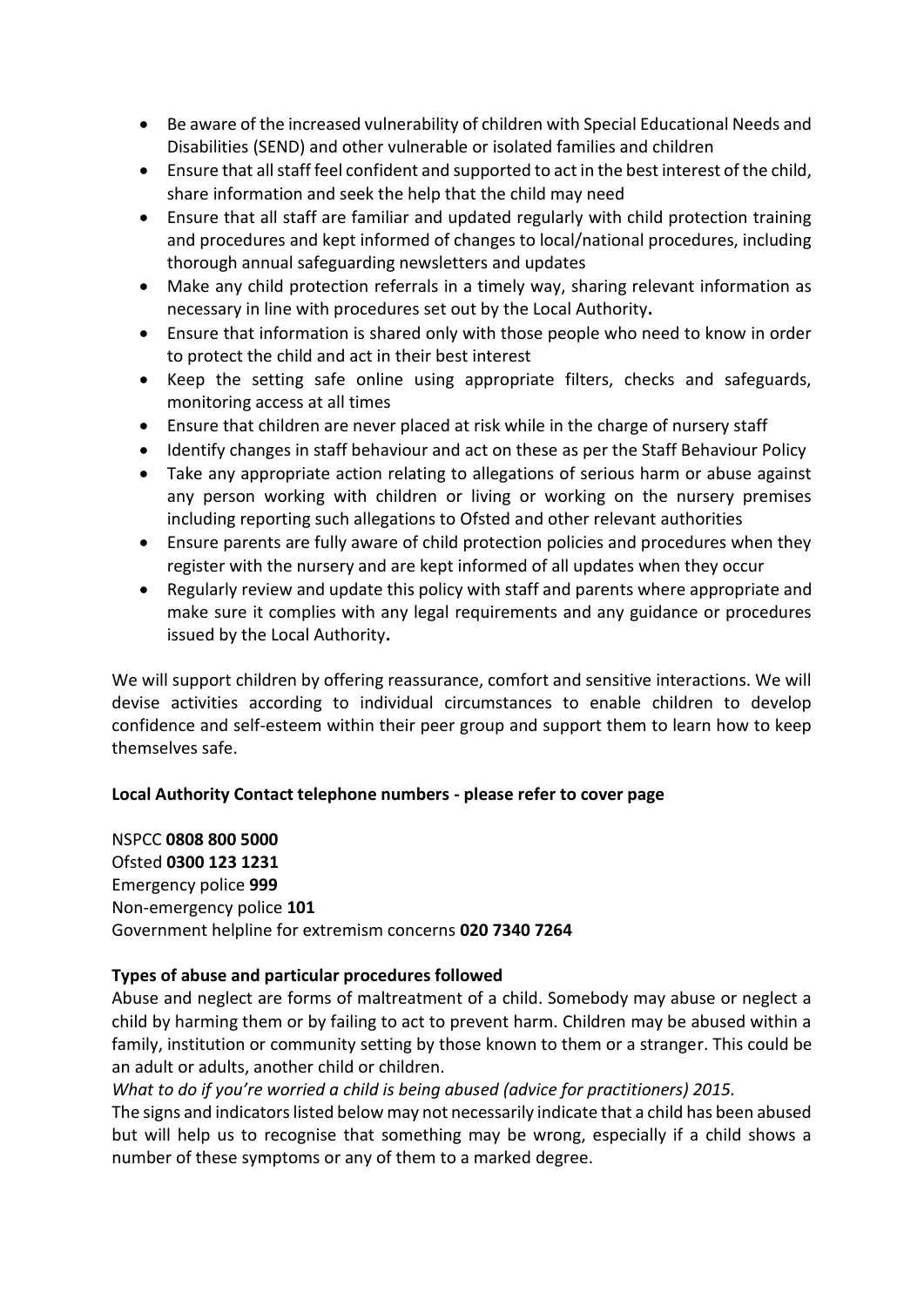#### **Indicators of child abuse**

- Failure to thrive and meet developmental milestones
- Fearful or withdrawn tendencies
- Unexplained injuries to a child or conflicting reports from parents or staff
- Repeated injuries
- Unaddressed illnesses or injuries
- Significant changes to behaviour patterns.

Softer signs of abuse as defined by National Institute for Health and Care Excellence (NICE) include:

- Low self-esteem
- Wetting and soiling
- Recurrent nightmares
- Aggressive behaviour
- Withdrawing communication
- Habitual body rocking
- Indiscriminate contact or affection seeking
- Over-friendliness towards strangers
- Excessive clinginess
- Persistently seeking attention.

#### **Peer on peer abuse**

We are aware that peer on peer abuse does take place, so we include children in our policies when we talk about potential abusers. This may take the form of bullying, physically hurting another child, emotional abuse, or sexual abuse. We will report this in the same way as we do for adults abusing children, and will take advice from the appropriate bodies on this area.

#### **Physical abuse**

Action needs to be taken if staff have reason to believe that there has been a physical injury to a child, including deliberate poisoning, where there is definite knowledge or reasonable suspicion that the injury was inflicted or knowingly not prevented. These symptoms may include bruising or injuries in an area that is not usual for a child, e.g. fleshy parts of the arms and legs, back, wrists, ankles and face.

Many children will have cuts and grazes from normal childhood injuries. These should also be logged and discussed with the Nursery Manager or Room Leader.

Children and babies may be abused physically through shaking or throwing. Other injuries may include burns or scalds. These are not usual childhood injuries and should always be logged and discussed with the designated safeguarding lead (DSL) and/or Nursery Manager.

#### **Female genital mutilation (FGM)**

This type of physical abuse is practised as a cultural ritual by certain ethnic groups and there is now more awareness of its prevalence in some communities in England including its effect on the child and any other siblings involved. This procedure may be carried out shortly after birth and during childhood as well as adolescence, just before marriage or during a woman's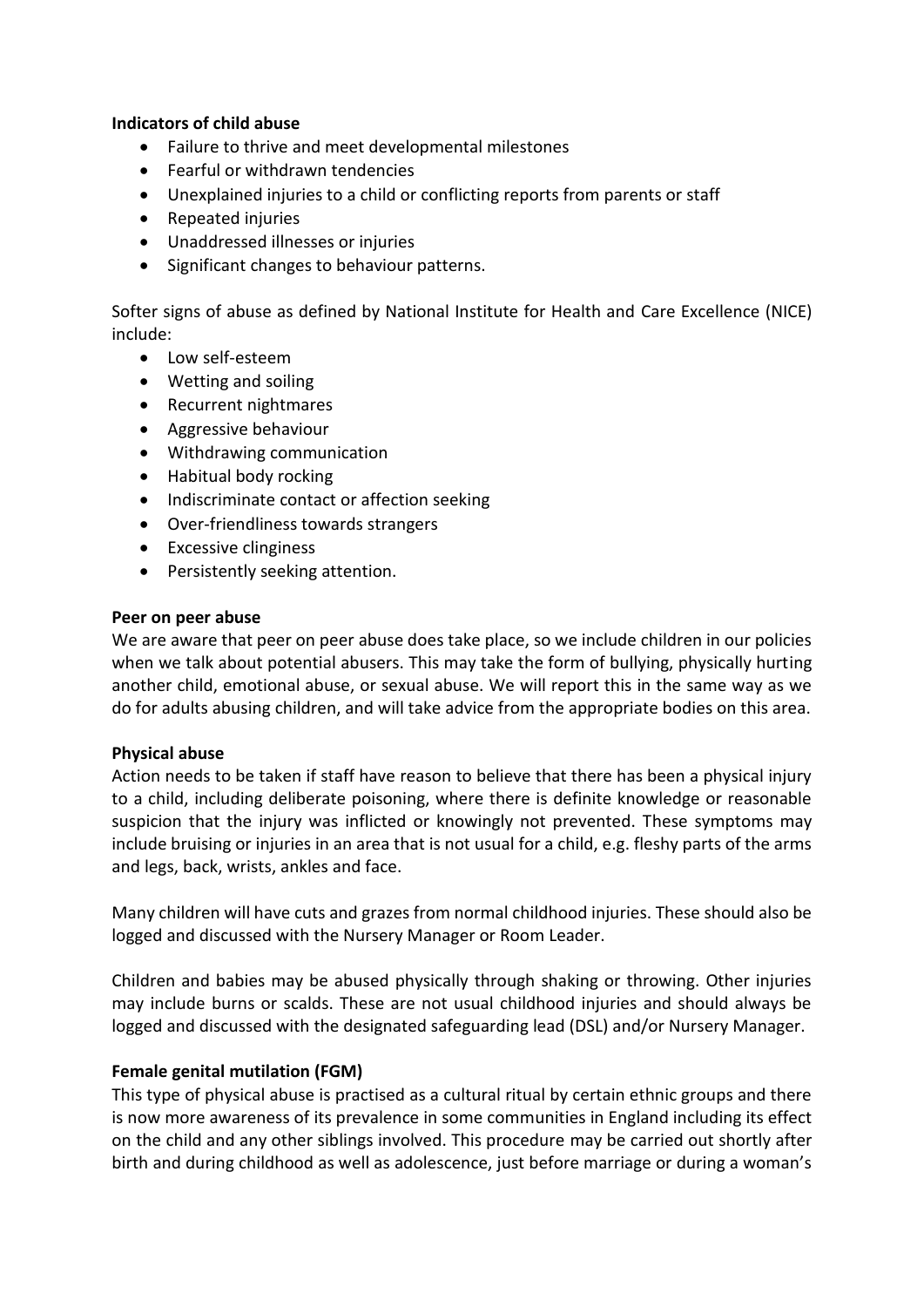first pregnancy and varies widely according to the community<sup>1</sup>. Symptoms may include bleeding, painful areas, acute urinary retention, urinary infection, wound infection, septicaemia, incontinence, vaginal and pelvic infections with depression and post-traumatic stress disorder as well as physiological concerns. If you have concerns about a child relating to this area, you should contact children's social care team in the same way as other types of physical abuse. There is a mandatory duty to report to police any case where an act of female genital mutilation appears to have been carried out on a girl under the age of 18, we will ensure this is followed in our setting.

#### **Breast Ironing**

Breast ironing also known as "breast flattening" is the process where young girls' breasts are ironed, massaged and/or pounded down through the use of hard or heated objects in order for the breasts to disappear or delay the development of the breasts entirely. It is believed that by carrying out this act, young girls will be protected from harassment, rape, abduction and early forced marriage. Although this is unlikely to happen to children in the nursery due to their age, we will ensure any signs of this in young adults or older children are followed up using the usual safeguarding referral process.

#### **Fabricated illness**

This is also a type of physical abuse. This is where a child is presented with an illness that is fabricated by the adult carer. The carer may seek out unnecessary medical treatment or investigation. The signs may include a carer exaggerating a real illness or symptoms, complete fabrication of symptoms or inducing physical illness, e.g. through poisoning, starvation, inappropriate diet. This may also be presented through false allegations of abuse or encouraging the child to appear disabled or ill to obtain unnecessary treatment or specialist support.

#### **Sexual abuse**

Action needs be taken if the staff member has witnessed an occasion(s) where a child indicated sexual activity through words, play, drawing, had an excessive preoccupation with sexual matters or had an inappropriate knowledge of adult sexual behaviour or language. This may include acting out sexual activity on dolls/toys or in the role play area with their peers, drawing pictures that are inappropriate for a child, talking about sexual activities or using sexual language or words. The child may become worried when their clothes are removed, e.g. for nappy changes.

The physical symptoms may include genital trauma, discharge and bruises between the legs or signs of a sexually transmitted disease (STD). Emotional symptoms could include a distinct change in a child's behaviour. They may be withdrawn or overly extroverted and outgoing. They may withdraw away from a particular adult and become distressed if they reach out for them, but they may also be particularly clingy to a potential abuser so all symptoms and signs should be looked at together and assessed as a whole.

1

https://www.gov.uk/government/uploads/system/uploads/attachment\_data/file/512906/Multi\_Agency [Statutory\\_Guidance\\_on\\_FGM\\_\\_-\\_FINAL.pdf](https://www.gov.uk/government/uploads/system/uploads/attachment_data/file/512906/Multi_Agency_Statutory_Guidance_on_FGM__-_FINAL.pdf)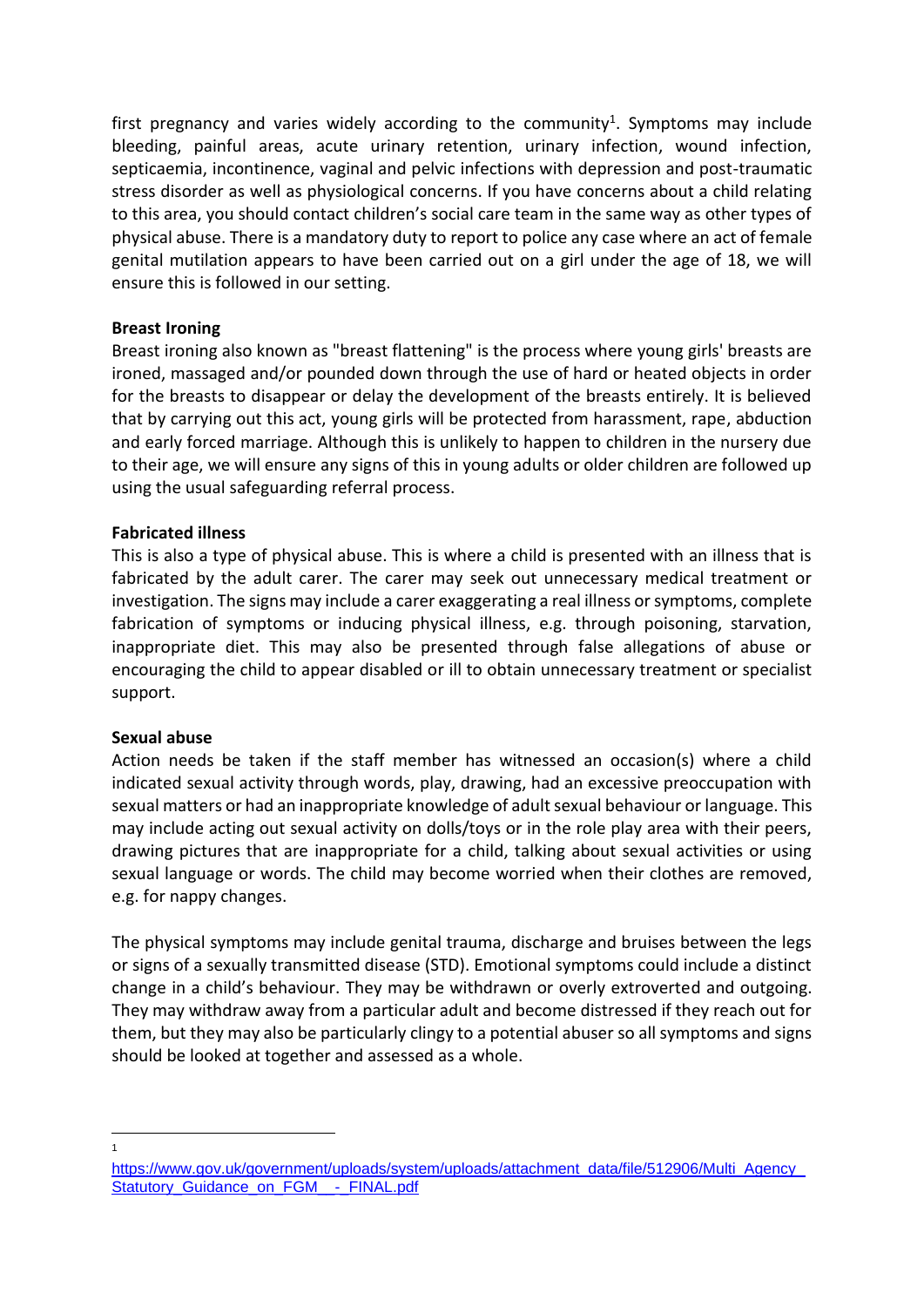If a child starts to talk openly to an adult about abuse they may be experiencing the procedure below will be followed:

#### **Procedure:**

- The adult should reassure the child and listen without interrupting if the child wishes to talk
- The observed instances will be detailed in a confidential report
- The observed instances will be reported to the Nursery Manager or DSL
- The matter will be referred to the local authority children's social care team (see reporting procedures).

#### **Child sexual exploitation (CSE)**

Working Together to Safeguard Children defines CSE as "…a form of child sexual abuse. It occurs where an individual or group takes advantage of an imbalance of power to coerce, manipulate or deceive a child or young person under the age of 18 into sexual activity (a) in exchange for something the victim needs or wants, and/or (b) for the financial advantage or increased status of the perpetrator or facilitator. The victim may have been sexually exploited even if the sexual activity appears consensual. Child sexual exploitation does not always involve physical contact; it can also occur through the use of technology."

We will be aware of the possibility of CSE and the signs and symptoms this may manifest as. If we have concerns we will follow the same procedures as for other concerns and we will record and refer as appropriate.

#### **Adult sexual exploitation**

As part of our safeguarding procedures we will also ensure that staff and students are safeguarded from sexual exploitation.

#### **Emotional abuse**

Action should be taken if the staff member has reason to believe that there is a severe, adverse effect on the behaviour and emotional development of a child, caused by persistent or severe ill treatment or rejection.

This may include extremes of discipline where a child is shouted at or put down on a consistent basis, lack of emotional attachment by a parent, or it may include parents or carers placing inappropriate age or developmental expectations upon them. Emotional abuse may also be imposed through the child witnessing domestic abuse and alcohol and drug misuse by adults caring for them.

The child is likely to show extremes of emotion with this type of abuse. This may include shying away from an adult who is abusing them, becoming withdrawn, aggressive or clingy in order to receive their love and attention. This type of abuse is harder to identify as the child is not likely to show any physical signs.

#### **Neglect**

Action should be taken if the staff member has reason to believe that there has been any type of neglect of a child (for example, by exposure to any kind of danger, including cold, starvation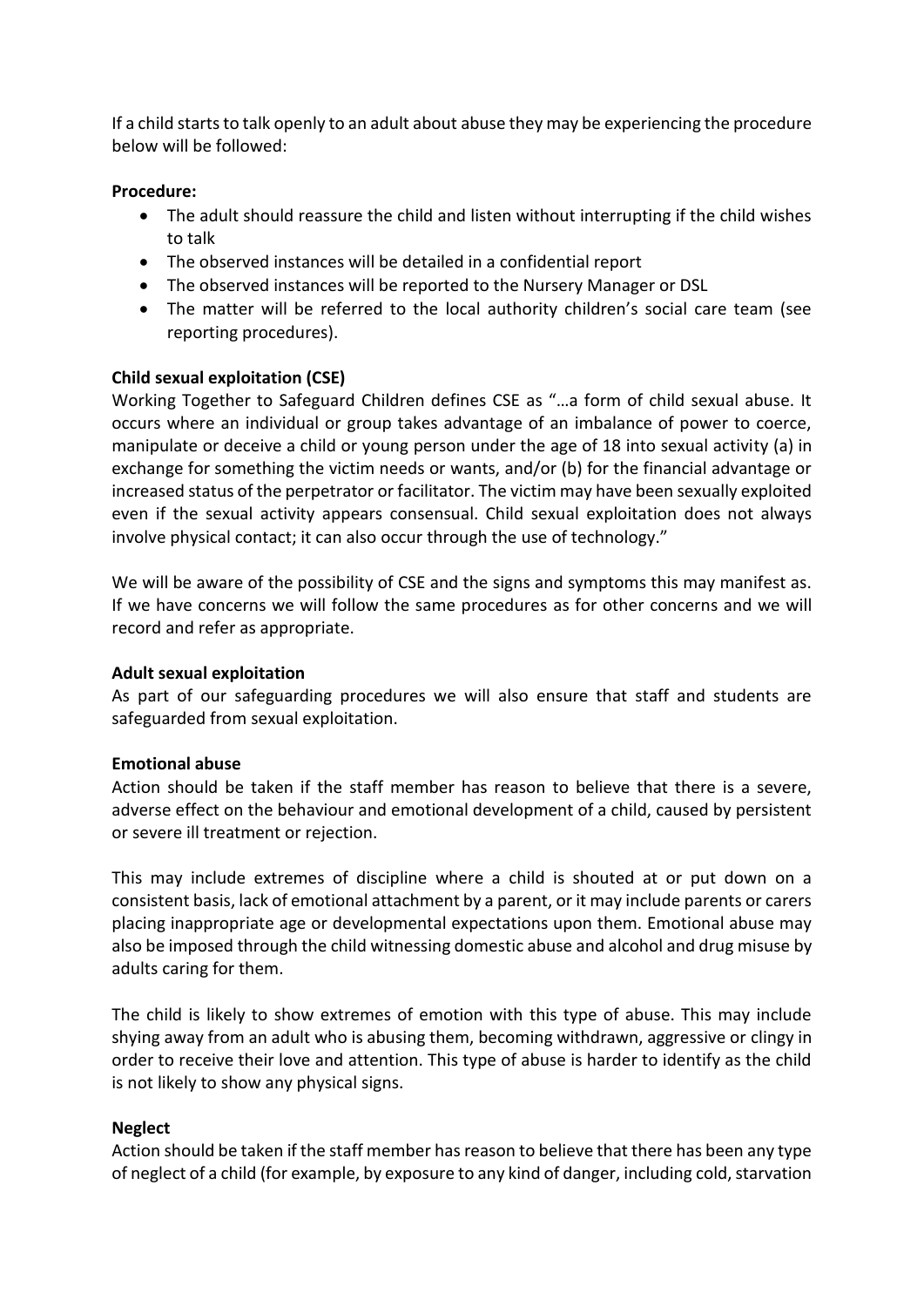or failure to seek medical treatment, when required, on behalf of the child), which results in serious impairment of the child's health or development, including failure to thrive.

Signs may include a child persistently arriving at nursery unwashed or unkempt, wearing clothes that are too small (especially shoes that may restrict the child's growth or hurt them), arriving at nursery in the same nappy they went home in or a child having an illness or identified special educational need or disability that is not being addressed by the parent. A child may also be persistently hungry if a parent is withholding food or not providing enough for a child's needs.

Neglect may also be shown through emotional signs, e.g. a child may not be receiving the attention they need at home and may crave love and support at nursery. They may be clingy and emotional. In addition, neglect may occur through pregnancy as a result of maternal substance abuse.

## **Domestic Abuse / Honour Based Violence / Forced Marriages**

The UK's cross-government definition of domestic abuse is:

*"Any incident or pattern of incidents of controlling, coercive or threatening behaviour, violence or abuse between those aged 16 or over who are or have been intimate partners or family members regardless of gender or sexuality. This abuse can encompass but is not limited to*

- ✓ *psychological*
- ✓ *physical*
- ✓ *sexual*
- ✓ *financial*
- ✓ *emotional.*

The Serious Crime Act 2015 section 76 created a new offence of "controlling or coercive behaviour in an intimate or family relationship".

The Domestic Violence, Crime and Victims Act 2004 extended provisions to help stop domestic abuse and created the new offence of "causing or allowing the death of a child or vulnerable adult". This Act was amended in 2012 by the Domestic Violence, Crime and Victims (Amendment) Act 2012 to include 'causing or allowing serious physical harm (equivalent to grievous bodily harm) to a child or vulnerable adult'.

Where domestic abuse is taking place in a child's home the child is at risk of harm, whether they witness the violence or not. This may take the form of physical abuse, sexual abuse, emotional abuse or neglect. At Little People Nurseries we ensure that if there are any signs or symptoms that domestic abuse may be occurring we act without haste and follow our main safeguarding / child protection policy

Signs may include:

• Visible signs of injury on the adult being abused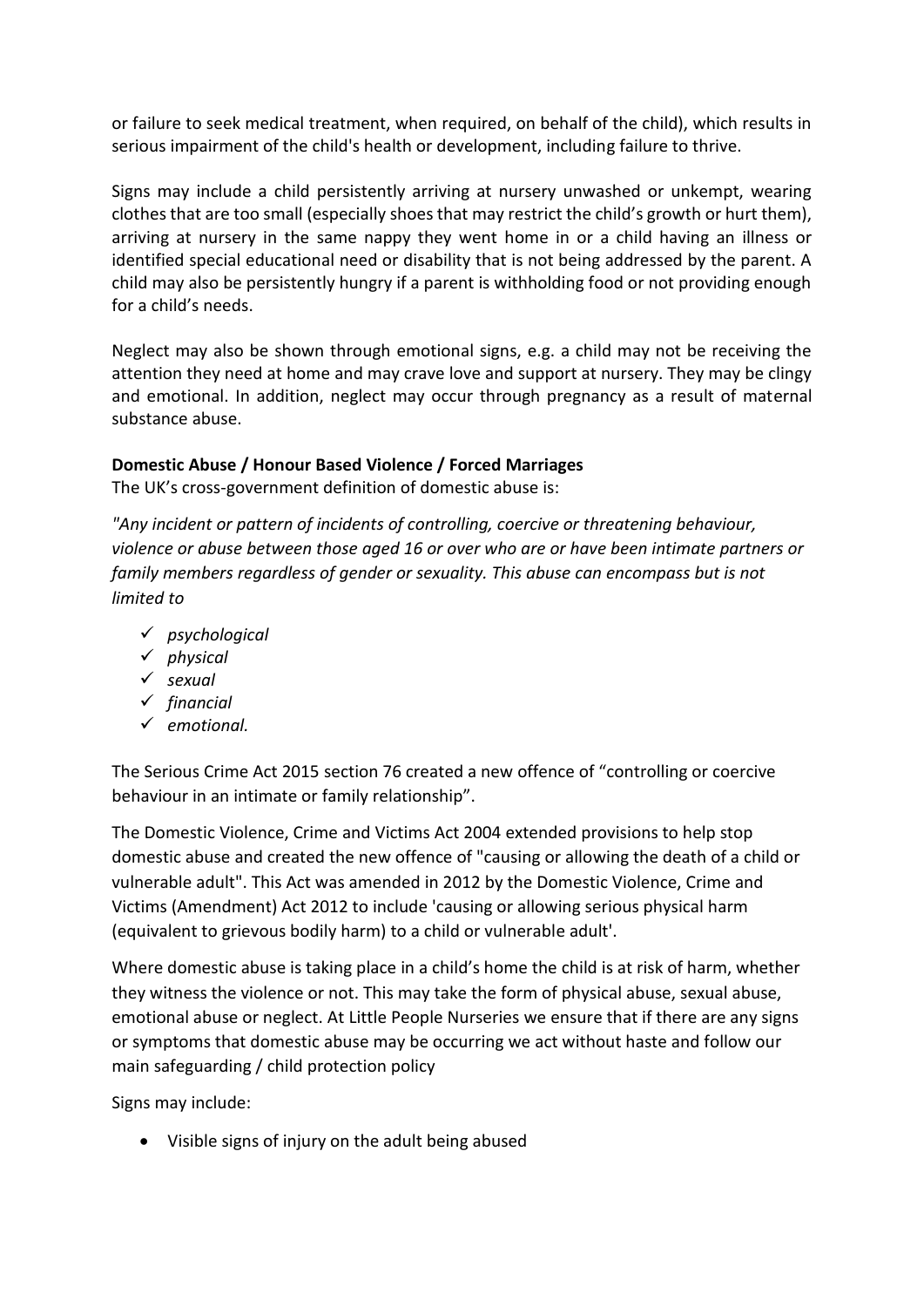- Changes in behaviour of the adult(s) and child  $-$  e.g. the abused adult may become withdrawn, show low levels of self-esteem
- One adult being visible worried about what their partner may say in a certain situation (e.g. if the child has become dirty or injured at nursery)
- One adult becoming scared of their partner
- Adults becoming isolated from their friends or family
- Signs of abuse in the child (as per the main safeguarding policy).

## **Honour based Violence**

'Honour' based violence (HBV) is a type of domestic abuse which occurs in the name of so called 'honour'. Some families believe that certain actions bring shame on the family and may react with punishment. This may be rejecting a forced marriage, having a relationship not approved by the family, wearing the wrong clothing or wearing makeup. This can happen in families from a variety of cultures and countries and also happens within the UK.

Signs of HBV may include changes in behaviour of the person undergoing the violence, changes in how they dress or act and also in comments they make.

If signs of HBV are present in a parent or staff member within the nursery then we will act and follow our safeguarding policy to keep children safe in the environment as well as seeking support for the adult involved.

## **Forced Marriage**

We are aware arranged marriages are part of some cultural practices. We also recognise there is a clear distinction between a marriage in which the both parties are willing and able to give an informed consent to, and a marriage which is forced. Forced marriage is a criminal offence.

A forced marriage is a marriage in which one or both spouses do not and/or cannot consent to the marriage and duress is involved. If we become aware of a forced marriage occurring then we will report it to the appropriate body. If the person is under the age of 18 then we will report it to the children's social care team as this is a child protection issue. We will follow our safeguarding reporting procedure

## **Reporting Procedures**

All staff have a responsibility to report safeguarding concerns and suspicions of abuse. These concerns will be discussed with the designated safeguarding lead (DSL) as soon as possible.

- Staff will report their concerns to the DSL (in the absence of the DSL they will be reported to the Deputy DSL)
- Any signs of marks/injuries to a child or information a child has given will be recorded and stored securely
- If appropriate, the incident will be discussed with the parent/carer, such discussions will be recorded and the parent will have access to these records on request
- If there are queries/concerns regarding the injury/information given then the following procedures will take place: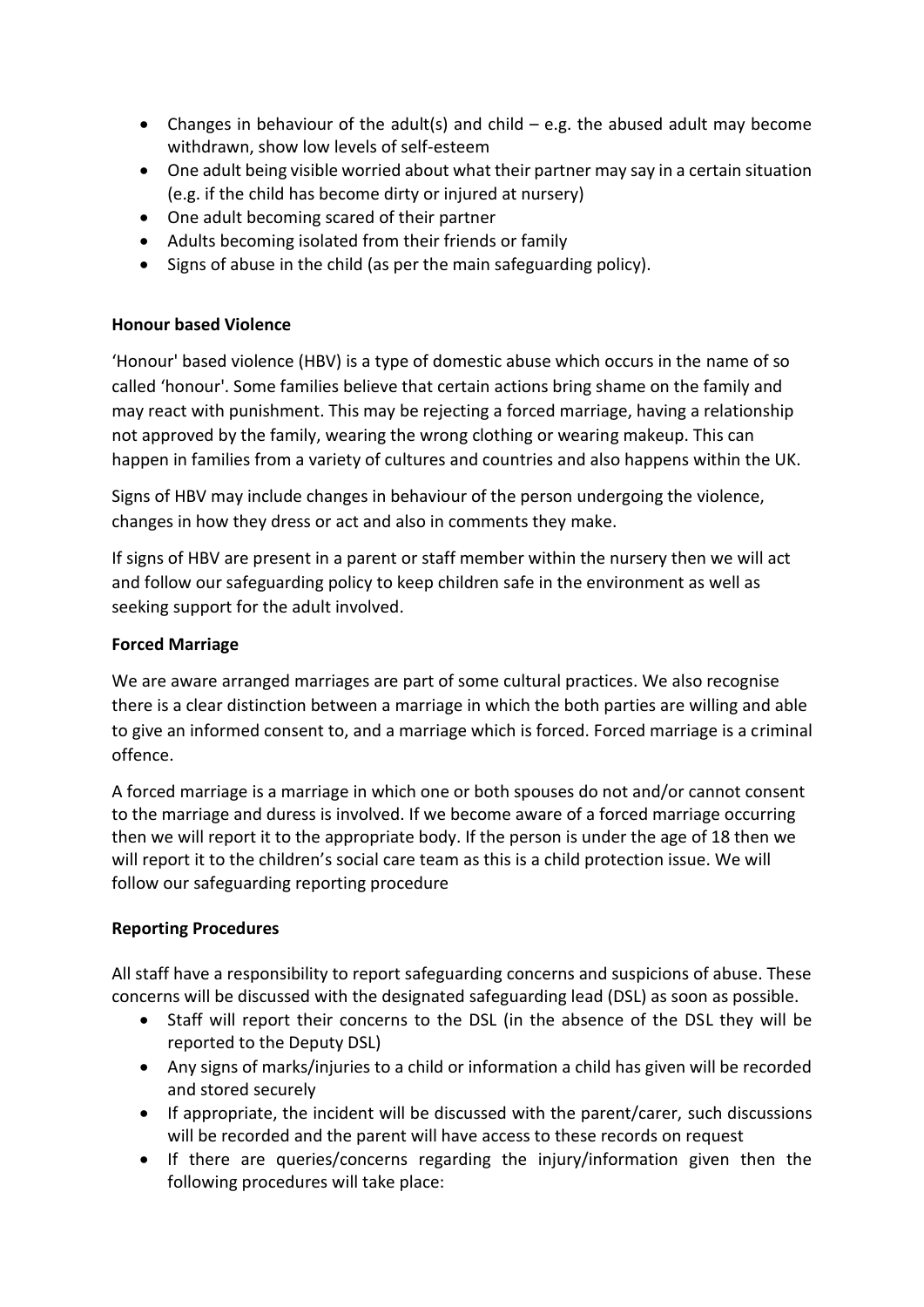The designated safeguarding lead will:

- Contact the Local Authority children's social care team to report concerns and seek advice. If it is believed a child is in immediate danger we will contact the police. If the safeguarding concern relates to an allegation against an adult working or volunteering with children then the DSL will follow the reporting allegations procedure (see below).
- Record the information and action taken relating to the concern raised
- Speak to the parents (unless advised not do so by LA children's social care team)
- The designated safeguarding lead will follow up with the Local Authority children's social care team if they have not contacted the setting within the timeframe set out in Working Together to Safeguarding Children (2018). We will never assume that action has been taken,

Keeping children safe is our highest priority and if, for whatever reason, staff do not feel able to report concerns to the DSL or deputy DSL they should call the Local Authority children's social care team or the NSPCC and report their concerns anonymously.

These contact numbers are detailed earlier in this policy and displayed in the Staff Room.

## **Recording Suspicions of Abuse and Disclosures**

Staff should make an objective record of any observation or disclosure, supported by the Nursery Manager or designated safeguarding lead (DSL). This record should include:

- Child's name
- Child's address
- Age of the child and date of birth
- Date and time of the observation or the disclosure
- Exact words spoken by the child
- Exact position and type of any injuries or marks seen
- Exact observation of any incident including any concern was reported, with date and time; and the names of any other person present at the time
- Any discussion held with the parent(s) (where deemed appropriate).

These records should be signed by the person reporting this and the Manager/ DSL, dated and kept in a separate confidential file.

If a child starts to talk to an adult about potential abuse it is important not to promise the child complete confidentiality. This promise cannot be kept. It is vital that the child is allowed to talk openly and disclosure is not forced or words put into the child's mouth. As soon as possible after the disclosure details must be logged accurately.

It may be thought necessary that through discussion with all concerned the matter needs to be raised with the local authority children's social care team and Ofsted. Staff involved may be asked to supply details of any information/concerns they have with regard to a child. The nursery expects all members of staff to co-operate with the local authority children's social care, police, and Ofsted in any way necessary to ensure the safety of the children.

Staff must not make any comments either publicly or in private about the supposed or actual behaviour of a parent or member of staff.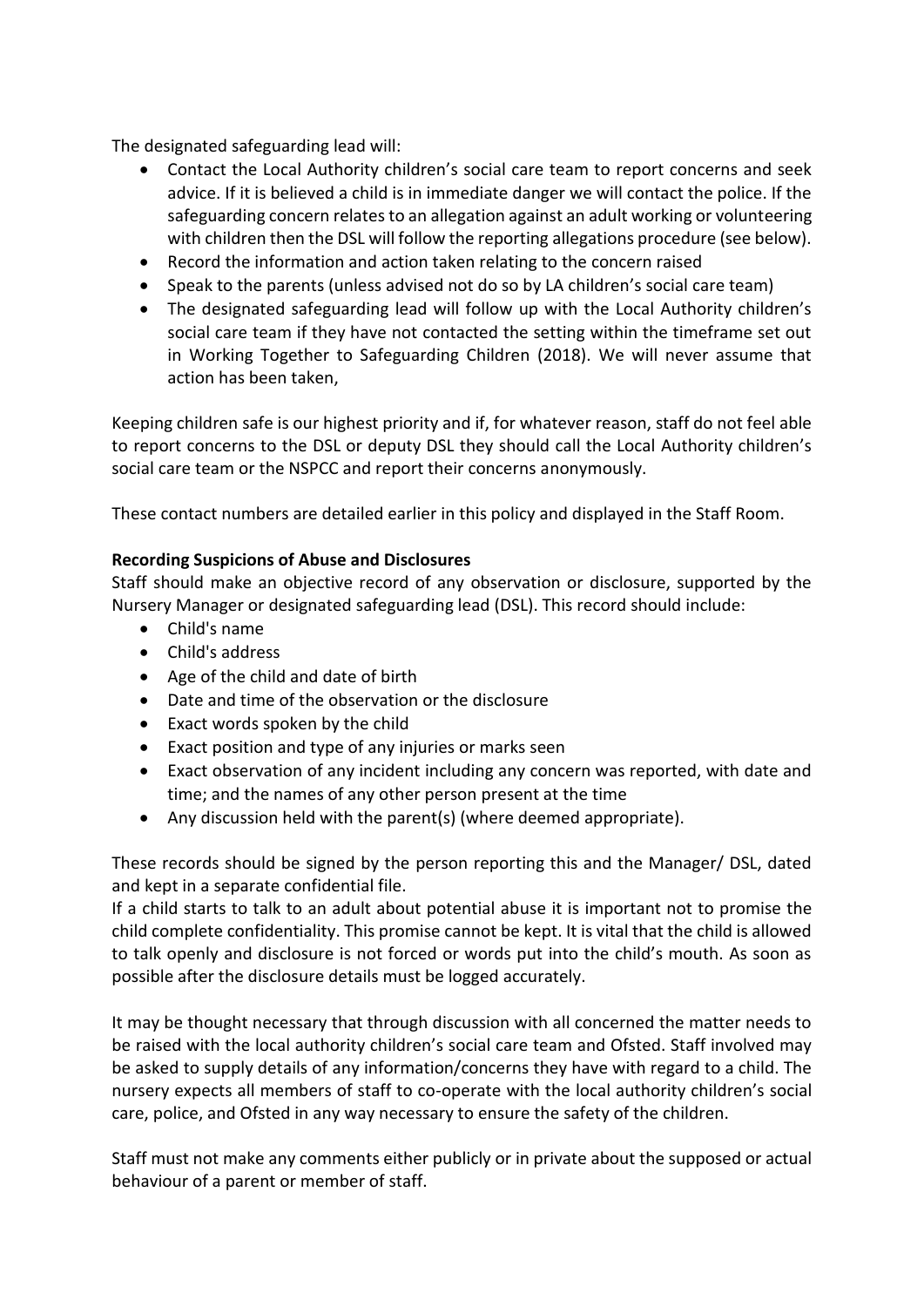#### **Informing parents**

Parents are normally the first point of contact. If a suspicion of abuse is recorded, parents are informed at the same time as the report is made, except where the guidance of the local authority children's social care team/police does not allow this. This will usually be the case where the parent or family member is the likely abuser or where a child may be endangered by this disclosure. In these cases the investigating officers will inform parents.

#### **Confidentiality**

All suspicions, enquiries and external investigations are kept confidential and shared only with those who need to know. Any information is shared in line with guidance from the local authority.

## **Support to families**

The nursery takes every step in its power to build up trusting and supportive relations among families, staff, students and volunteers within the nursery.

The nursery continues to welcome the child and the family whilst enquiries are being made in relation to abuse in the home situation. Parents and families will be treated with respect in a non-judgmental manner whilst any external investigations are carried out in the best interest of the child.

Confidential records kept on a child are shared with the child's parents or those who have parental responsibility for the child, only if appropriate in line with guidance of the local authority with the proviso that the care and safety of the child is paramount. We will do all in our power to support and work with the child's family.

## **Allegations against adults working or volunteering with children**

If an allegation is made against a member of staff, student or volunteer or any other person who lives or works on the nursery premises regardless of whether the allegation relates to the nursery premises or elsewhere, we will follow the procedure below.

The allegation should be reported to the senior Manager on duty. If this person is the subject of the allegation then this should be reported to the owner.

The Local Authority Designated Officer (LADO) and Ofsted will then be informed immediately in order for this to be investigated by the appropriate bodies promptly:

- The LADO will be informed immediately for advice and guidance
- If as an individual you feel this will not be taken seriously or are worried about the allegation getting back to the person in question then it is your duty to inform the LADO yourself directly
- A full investigation will be carried out by the appropriate professionals (LADO, Ofsted) to determine how this will be handled
- The nursery will follow all instructions from the LADO and Ofsted and ask all staff members to do the same and co-operate where required
- Support will be provided to all those involved in an allegation throughout the external investigation in line with LADO support and advice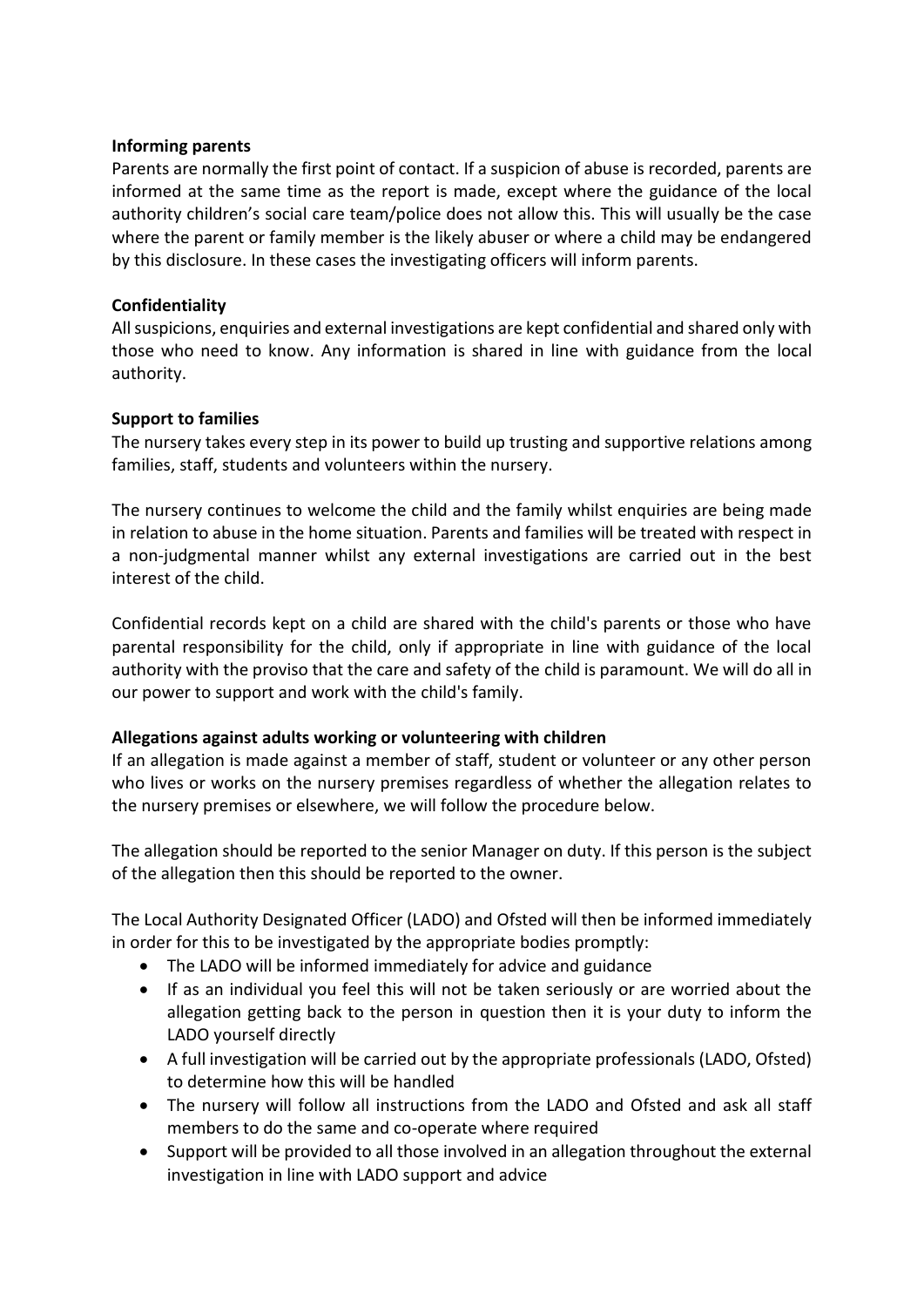- The nursery reserves the right to suspend any member of staff during an investigation
- All enquiries/external investigations/interviews will be documented and kept in a locked file for access by the relevant authorities
- Unfounded allegations will result in all rights being reinstated
- Founded allegations will be passed on to the relevant organisations including the local authority children's social care team and where an offence is believed to have been committed, the police.
- Founded allegations will be dealt with as gross misconduct in accordance with our disciplinary procedures and may result in the termination of employment, Ofsted will be notified immediately of this decision.
- The nursery will also notify the Disclosure and Barring Service (DBS) to ensure their records are updated
- All records will be kept until the person reaches normal retirement age or for 21 years and 3 months years if that is longer. This will ensure accurate information is available for references and future DBS checks and avoids any unnecessary reinvestigation
- The nursery retains the right to dismiss any member of staff in connection with founded allegations following an inquiry
- Counselling will be available for any member of the nursery who is affected by an allegation, their colleagues in the nursery and the parents.

## **Monitoring children's attendance**

As part of our requirements under the statutory framework and guidance documents we are required to monitor children's attendance patterns to ensure they are consistent and no cause for concern.

Parents should please inform the nursery prior to their children taking holidays or days off, and all sickness should be called into the nursery on the day so the nursery management are able to account for a child's absence.

If a child does not attend a planned session, we will contact the parents that day to ensure the child is safe and healthy. If the parents are not contactable then the further emergency contacts will be used to ensure all parties are safe.

Where a child is part of a child protection plan, or during a referral process, any absences will be shared with the local authority children's social care team to ensure the child remains safeguarded.

This should not stop parents taking precious time with their children, but enables children's attendance to be logged so we know the child is safe.

## **Looked after children**

As part of our safeguarding practice we will ensure our staff are aware of how to keep looked after children safe. In order to do this we ask that we are informed of:

- The legal status of the child (e.g. whether the child is being looked after under voluntary arrangements with consent of parents or on an interim or full care order)
- Contact arrangements for the biological parents (or those with parental responsibility)
- The child's care arrangements and the levels of authority delegated to the carer by the authority looking after him/her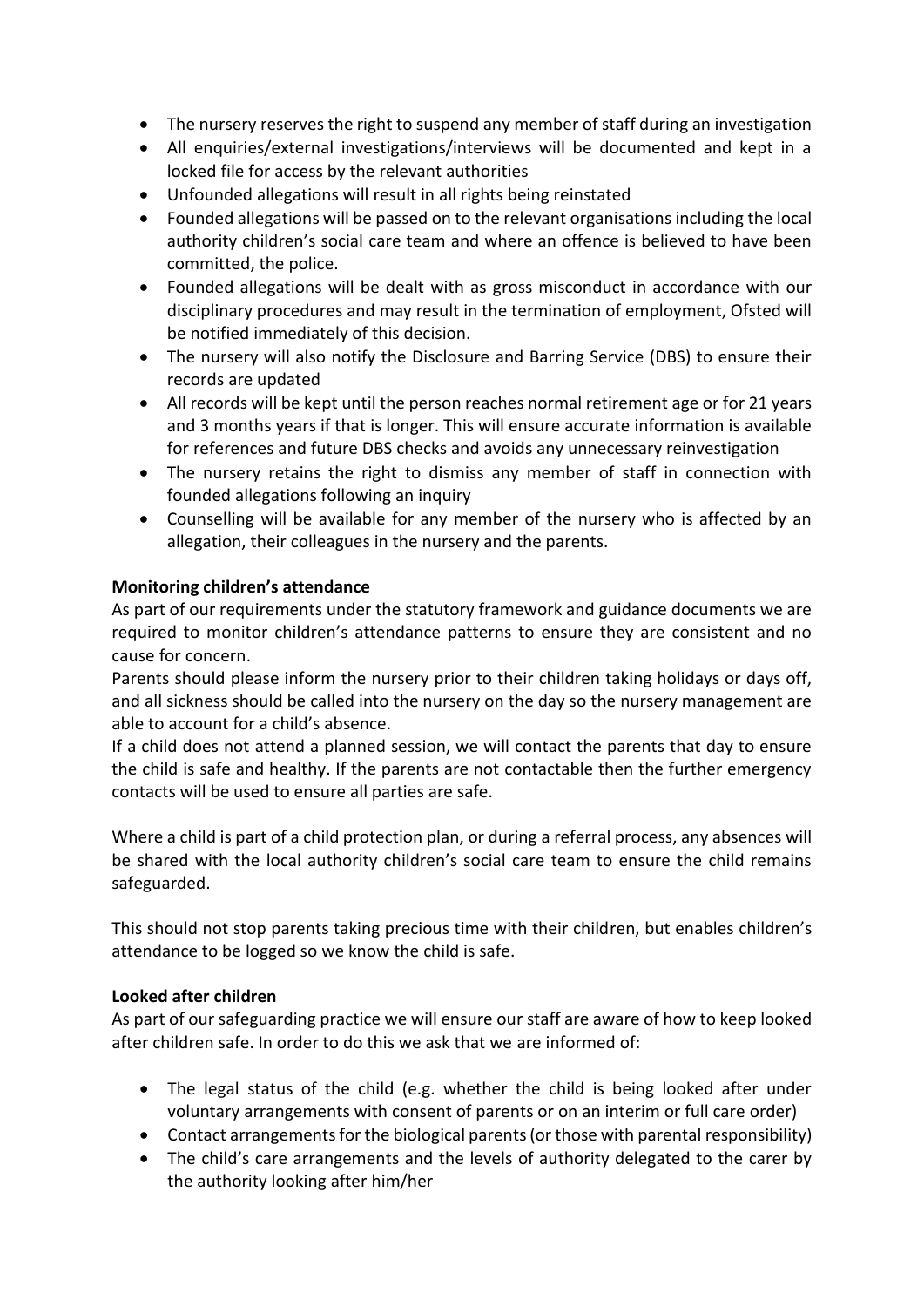- The details of the child's social worker and any other support agencies involved
- Any child protection plan or care plan in place for the child in question.

#### **Staffing and volunteering**

Our policy is to provide a secure and safe environment for all children. We only allow an adult who is employed by the nursery to care for children and who has an enhanced clearance from the Disclosure and Barring Service (DBS) to be left alone with children. We will obtain enhanced criminal records checks (DBS) for all volunteers and do not allow any volunteers to be unsupervised with children.

All staff will attend child protection training and receive initial basic child protection training during their induction period. This will include the procedures for spotting signs and behaviours of abuse and abusers/potential abusers, recording and reporting concerns and creating a safe and secure environment for the children in the nursery. During induction staff will be given contact details for the LADO (local authority designated officer), the local authority children's social care team and Ofsted to enable them to report any safeguarding concerns, independently, if they feel it necessary to do so.

We have named persons within the nursery who take lead responsibility for safeguarding and co-ordinate child protection and welfare issues, known as the Designated Safeguarding Leads (DSL), there is always at least one designated person on duty during all opening hours of the setting.

These designated persons will receive comprehensive training at least every two years and update their knowledge on an ongoing basis, but at least once a year.

The nursery DSL's liaise with the local authority children's social care team, undertakes specific training, including a child protection training course, and receives regular updates to developments within this field. They in turn support the ongoing development and knowledge update of all staff on the team.

Although, under the EYFS, we are only required to have one designated lead for safeguarding, for best practice and to ensure cover at all times, we have two/three designated leads in place. This enables safeguarding to stay high on our priorities at all times. There will always be at least one designated lead on duty at all times our provision is open. This will ensure that prompt action can be taken if concerns are raised.

The Designated Safeguarding Leads (DSL) at the nursery is the Nursery Manager with support from:

Senior Manager – Linzi Page Area Manager – Tracy Windle Nursery Owner – Vicky Hallas-Fawcett**.** 

- We provide adequate and appropriate staffing resources to meet the needs of all children
- Applicants for posts within the nursery are clearly informed that the positions are exempt from the Rehabilitation of Offenders Act 1974. Candidates are informed of the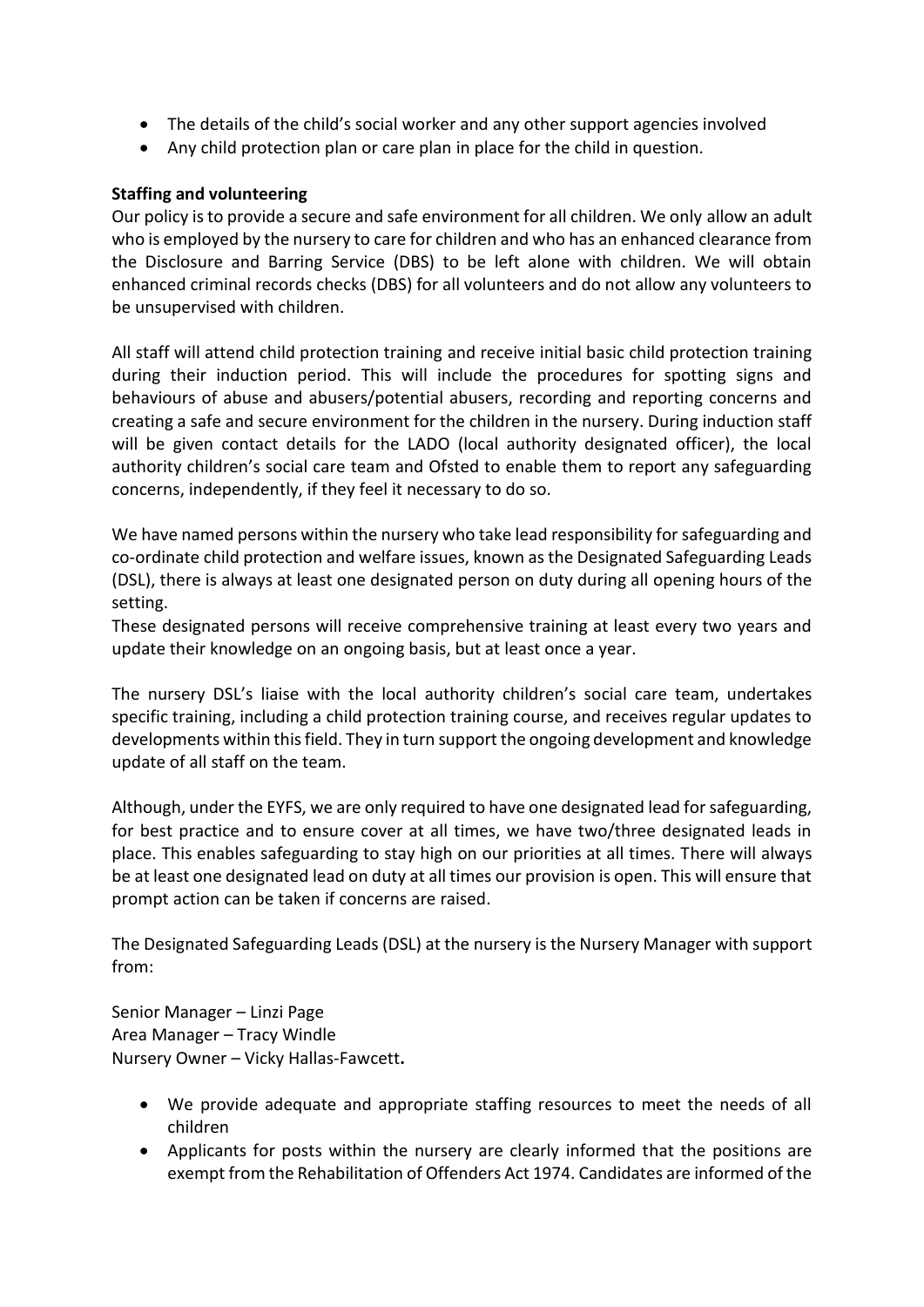need to carry out checks before posts can be confirmed. Where applications are rejected because of information that has been disclosed, applicants have the right to know and to challenge incorrect information

- We give staff members, volunteers and students regular opportunities to declare changes that may affect their suitability to care for the children. This includes information about their health, medication or about changes in their home life such as child protection plans for their own children
- This information is also stated within every member of staff's contract
- We request DBS checks at the start of employment. If the staff member is registered on the DBS Update service (with staff consent), we re-check staff's criminal history and suitability to work with children. We ask staff to self-declare any changes – this is a contractual requirement.
- We abide by the requirements of the EYFS and any Ofsted guidance in respect to obtaining references and suitability checks for staff, students and volunteers, to ensure that all staff, students and volunteers working in the setting are suitable to do so
- We ensure we receive at least two written references for a new member of staff. In rare circumstances a verbal reference will be accepted.
- All students will have enhanced DBS checks conducted on them before their placement starts
- Volunteers, including students, do not work unsupervised
- We abide by the requirements of the Safeguarding Vulnerable Groups Act 2006 and the Childcare Act 2006 in respect of any person who is disqualified from providing childcare, is dismissed from our employment, or resigns in circumstances that would otherwise have led to dismissal for reasons of child protection concern
- We have procedures for recording the details of visitors to the nursery and take security steps to ensure that we have control over who comes into the nursery so that no unauthorised person has unsupervised access to the children
- All visitors/contractors will be supervised whilst on the premises, especially when in the areas the children use
- As a staff team we will be fully aware of how to safeguard the whole nursery environment and be aware of potential dangers on the nursery boundaries such as drones or strangers lingering. We will ensure the children remain safe at all times
- The Staff Behaviour Policy sits alongside this policy to enable us to monitor changes in behaviours that may cause concern. All staff sign up to this policy too to ensure any changes are reported to management, so we are able to support the individual staff member and ensure the safety and care of the children is not compromised
- All staff have access to and comply with the whistleblowing policy which will enable them to share any concerns that may arise about their colleagues in an appropriate manner
- Signs of inappropriate staff behaviour may include inappropriate sexual comments; excessive one-to-one attention beyond the requirements of their usual role and responsibilities; or inappropriate sharing of images. This is not an exhaustive list, any changes in behaviour must be reported and acted upon immediately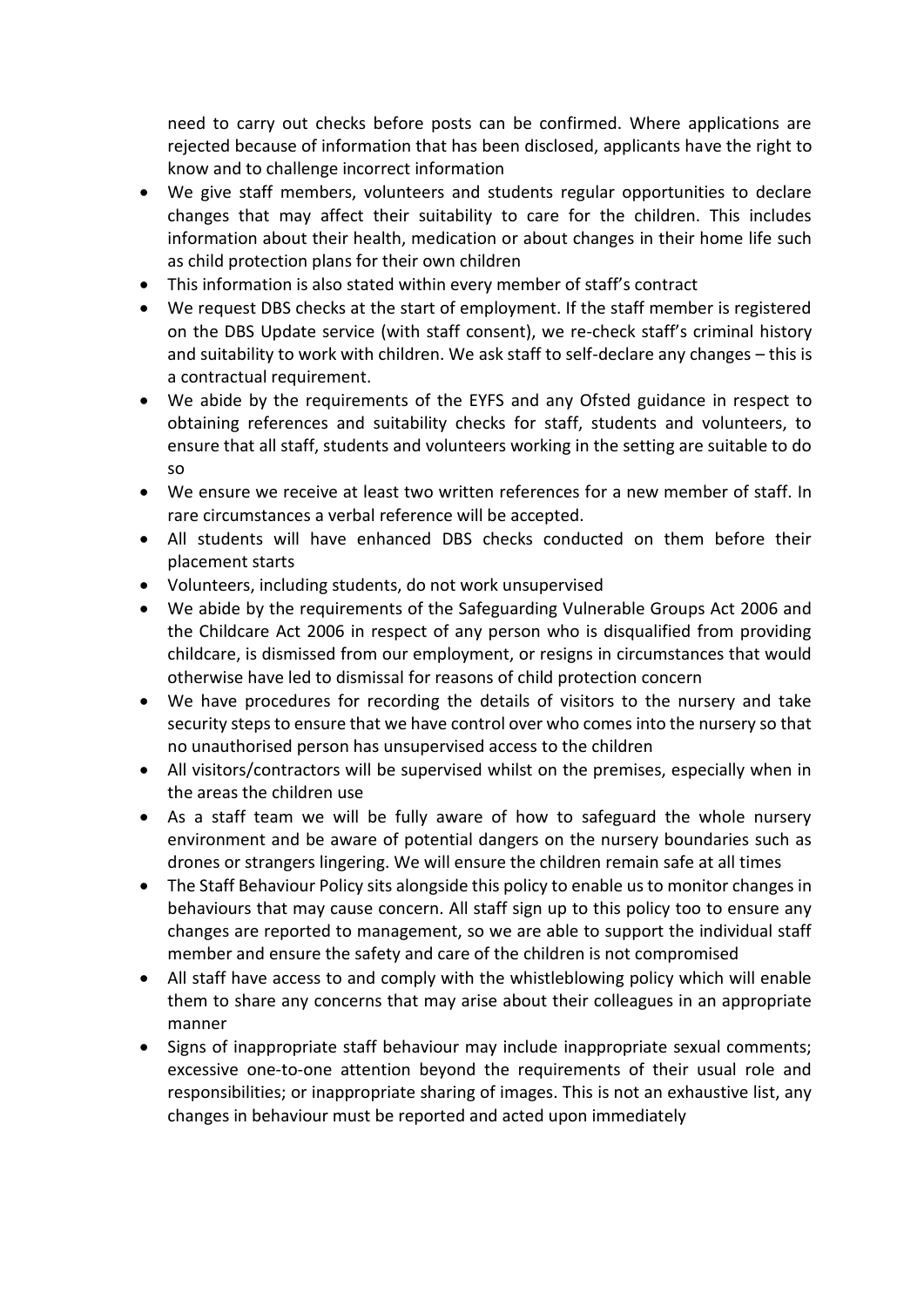- All staff will receive regular supervision meetings where opportunities will be made available to discuss any issues relating to individual children, child protection training and any needs for further support
- We use peer on peer and Manager observations in the setting to ensure that the care we provide for children is at the highest level and any areas for staff development are quickly highlighted. Peer observations allow us to share constructive feedback, develop practice and build trust so that staff are able to share any concerns they may have. Any concerns are raised with the designated lead and dealt with in an appropriate and timely manner
- The deployment of staff within the nursery allows for constant supervision and support. Where children need to spend time away from the rest of the group, the door will be left ajar or other safeguards will be put into action to ensure the safety of the child and the adult.

We also operate a Phones and Other Electronic Devices and Social Media policy which states how we will keep children safe from these devices whilst at nursery. This also links to our Online Safety policy.

## **Extremism – the Prevent Duty**

Working Together to Safeguard Children (2018) defines extremism. It states *"Extremism goes beyond terrorism and includes people who target the vulnerable – including the young – by seeking to sow division between communities on the basis of race, faith or denomination; justify discrimination towards women and girls; persuade others that minorities are inferior; or argue against the primacy of democracy and the rule of law in our society.*

*Extremism is defined in the Counter Extremism Strategy 2015 as the vocal or active opposition to our fundamental values, including the rule of law, individual liberty and the mutual respect and tolerance of different faiths and beliefs. We also regard calls for the death of members of our armed forces as extremist"*

Under the Counter-Terrorism and Security Act 2015 we have a duty to refer any concerns of extremism to the police (In Prevent priority areas the local authority will have a Prevent lead who can also provide support).

This may be a cause for concern relating to a change in behaviour of a child, family member or adult working with the children in the setting, comments causing concern or actions that lead staff to be worried about the safety of a child in their care.

Alongside this we will be alert to any early signs in children and families who may be at risk of radicalisation, on which we will act and document all concerns when reporting further.

The NSPCC states that signs of radicalisation may be:

- isolating themselves from family and friends
- talking as if from a scripted speech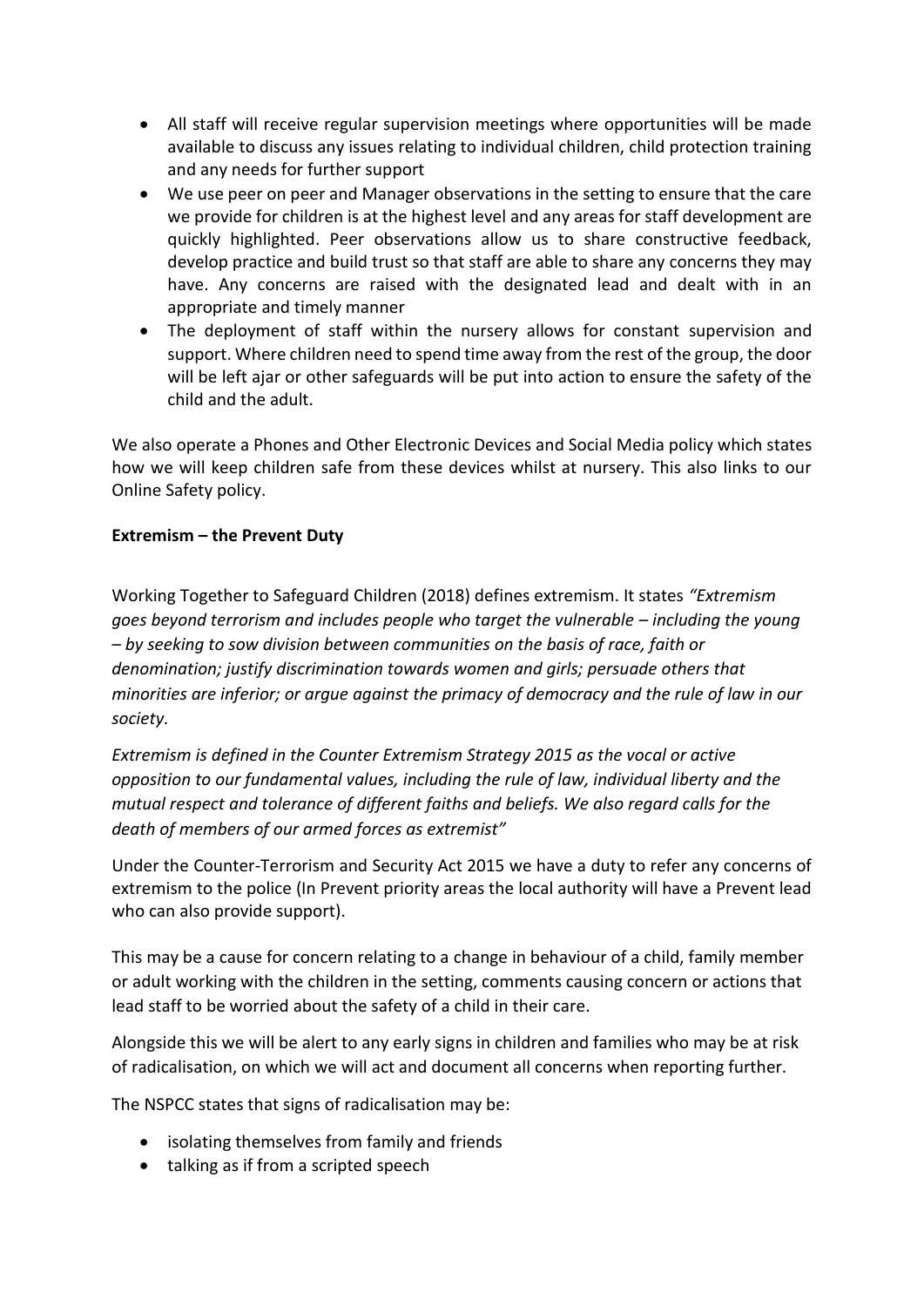- unwillingness or inability to discuss their views
- a sudden disrespectful attitude towards others
- increased levels of anger
- increased secretiveness, especially around internet use.

We will tackle radicalisation by:

- Training all staff to understand what is meant by the Prevent Duty and radicalisation
- Ensuring staff understand how to recognise early indicators of potential radicalisation and terrorism threats and act on them appropriately in line with national and local procedures
- Make any referrals relating to extremism to the police (or the Government helpline) in a timely way, sharing relevant information as appropriate
- Ensure our nursery is an inclusive environment, tackle inequalities and negative points of view and teach children about tolerance through British Values
- Using the Government document Prevent Duty Guidance for England and Wales<sup>2</sup>

**The British Values and examples of how these are implemented in our setting are as follows:**

- **Democracy:** making decisions together, for example giving opportunities to develop enquiring minds in an atmosphere where questions are valued. Encouraging children to know their views count and to value the views of others through carefully planned learning opportunities that involve turn taking, sharing and collaboration.
- **Rule of law:** understanding that rules matter, as cited in Personal Social and Emotional development for example collaborating with children to create rules and codes of behaviour. Encouraging children to understand that the rules apply to everybody and support them in adhering to these.
- **Individual liberty:** freedom for all, for example reflecting on their differences and understanding we are free to have different opinions. Provide plentiful opportunity for children to speak together in small groups about their thoughts and feelings and talk about their experiences and learning.
- **Mutual respect and tolerance:** treat others as you want to be treated, for example sharing and respecting other's opinions. Children will acquire a knowledge and appreciation of their own and others cultures through celebrating a variety of traditions and cultures of their friends within the setting. Staff will promote diverse attitudes and challenge stereotyping.

## **Online Safety.**

We take the safety of our children very seriously and this includes their online safety. Please refer to the Online Safety policy for details on this.

 $\overline{2}$ 

[https://www.gov.uk/government/uploads/system/uploads/attachment\\_data/file/445977/3799\\_Revised\\_](https://www.gov.uk/government/uploads/system/uploads/attachment_data/file/445977/3799_Revised_Prevent_Duty_Guidance__England_Wales_V2-Interactive.pdf) [Prevent\\_Duty\\_Guidance\\_\\_England\\_Wales\\_V2-Interactive.pdf](https://www.gov.uk/government/uploads/system/uploads/attachment_data/file/445977/3799_Revised_Prevent_Duty_Guidance__England_Wales_V2-Interactive.pdf)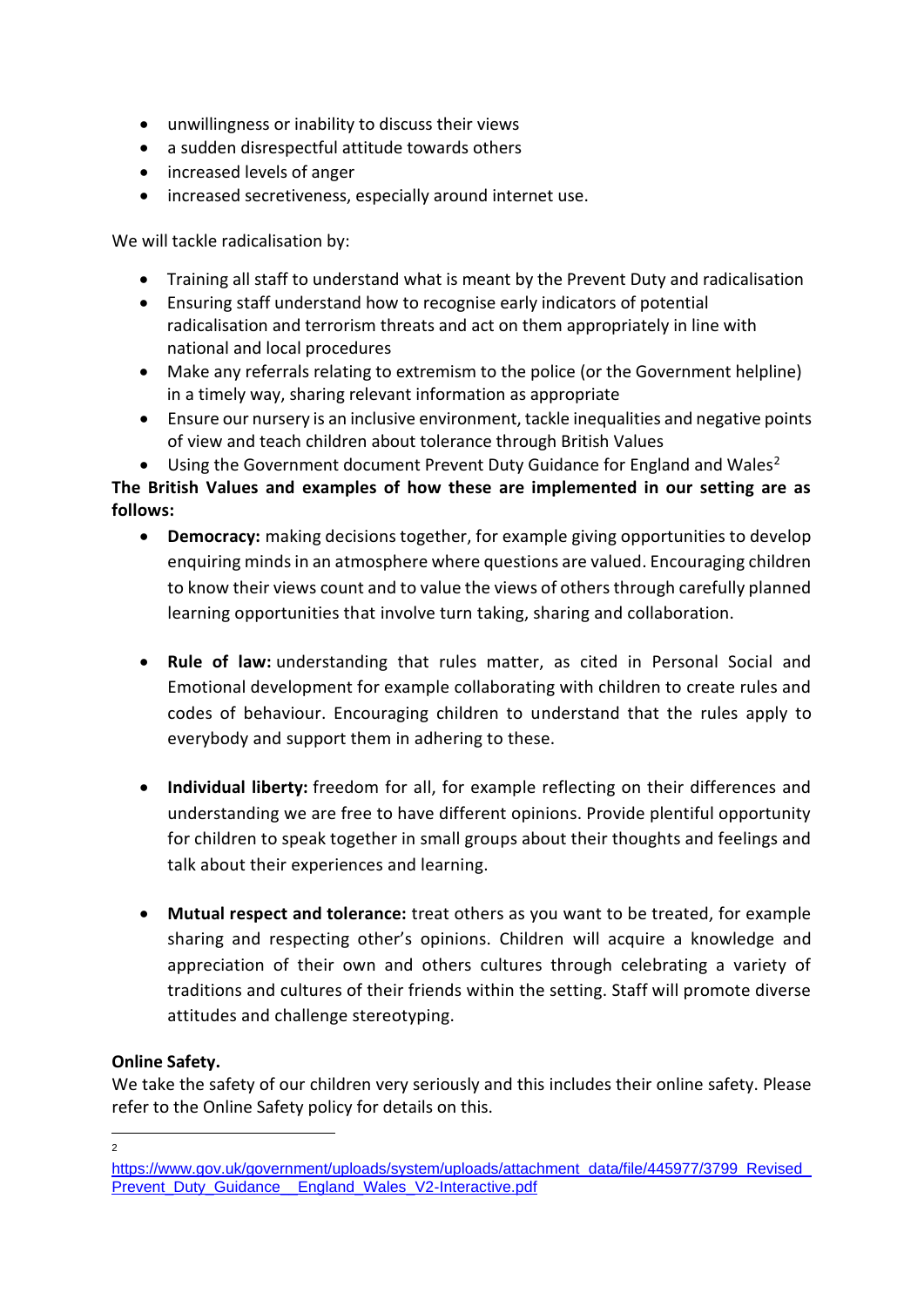## **Human Trafficking and Slavery**

Child trafficking and modern slavery is becoming a more frequent form of child abuse. Children are recruited, moved, transported and then exploited, forced to work or are sold on.

## Procedure:

When a concern is raised about slavery or trafficking then we will follow our safeguarding procedure. If the child (or adult) is at risk of immediate harm then the police will be called, otherwise the local authority will be contacted and the referral process will be followed as per the safeguarding procedure.

## **Whistleblowing**

If you have raised a concern internally regarding the welfare of a child but feel it has not been properly addressed, or if you feel unable to raise your concern at any level within the organisation, you have a duty of care to report your concerns to the local authority children's social care.

The hotline can be used by anybody who has a whistleblowing concern.

## **Intimate Care**

Principles of intimate care upon which are policy guidelines are based:

- Every child has a right to be safe
- Every child has the right to personal privacy
- Every child has the right to be valued as an individual
- Every child has the right to be treat with dignity and respect
- All children have the right to be involved and consulted in their own intimate care to the best of their abilities
- All children have the right to express their views on their intimate care and to have their views taken into account
- Every child has the right to have levels of intimate care that are appropriate and consistent

As part of your child's daily care routine in setting intimate care needs will be met with sensitivity by the key practitioner with whom your child will have a secure bond. This ensures that your child feels confident, safe and comfortable during intimate times such as nappy changes and toileting.

As part of our intimate care procedure we:

- Train practitioners to be sensitive and compassionate and respect privacy and confidentiality of each individual child.
- Follow the settings Key Practitioner Policy to develop a comfortable and trusting relationship between child and carer.
- Follow the settings Safeguarding Procedure for recruiting suitable staff.
- Carry out a DBS check on each member of staff who will have unsupervised access to the children prior to them starting in employment with us.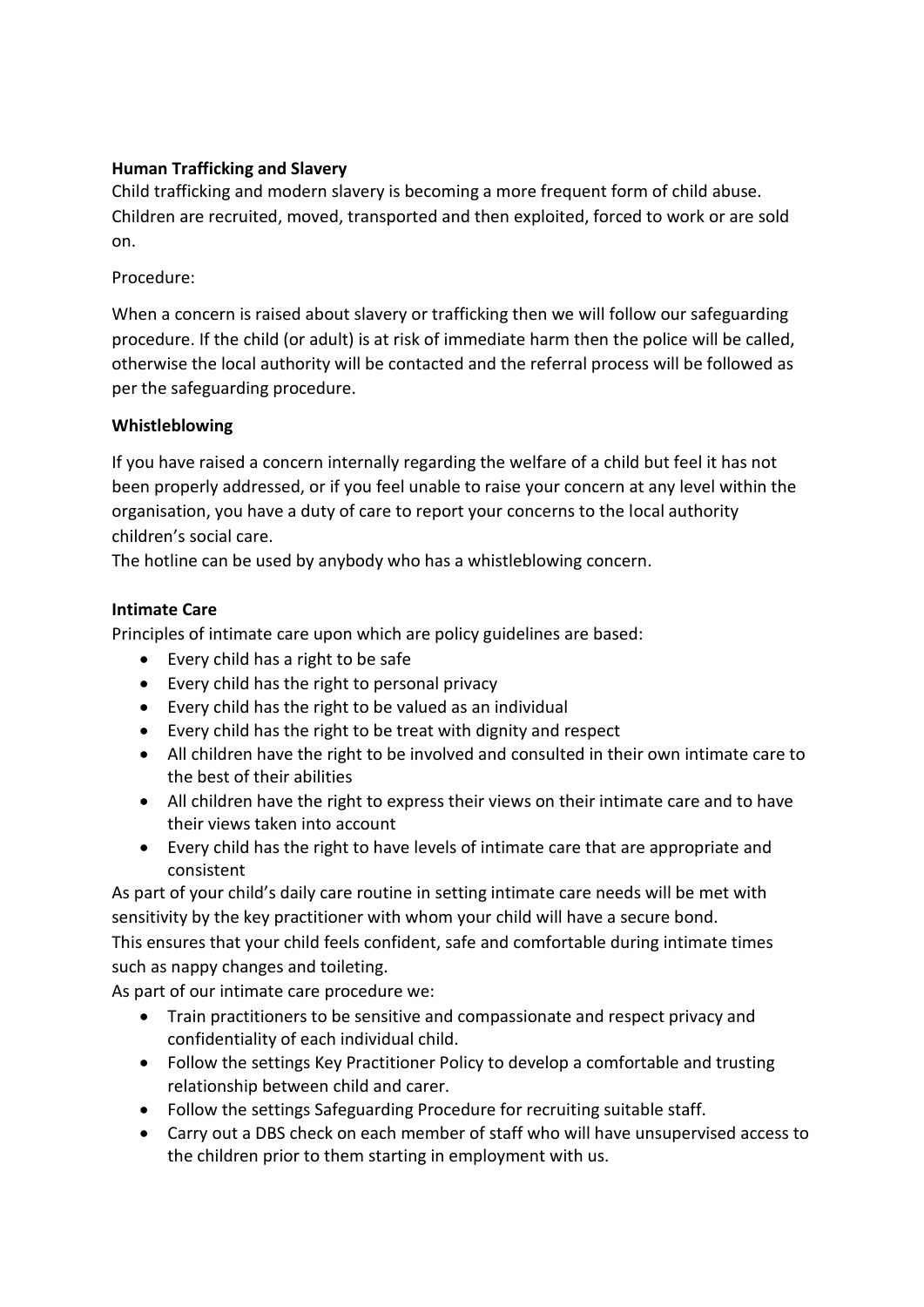As with all areas of learning and development children are encouraged to become independent and older children are closely supervised and supported in beginning to help manage their own personal hygiene routines in preparation for school.

Should a child have an additional need or medical intervention be required a personal care plan will be prepared and followed.

We seek to find out about religious and cultural views around intimate care. Gloves and protective clothing are provided for practitioners to wear as appropriate.

#### **Late Collection and Non-Collection**

At **Little People Nursery** we expect all parents to agree an approximate time to collect their child from the nursery. We give parents information about the procedures to follow if they expect to be late. These include:

- Agreeing a safety password with the nursery in advance to be used by anyone collecting a child who is not the parent (designated adult)
- Calling the nursery as soon as possible to advise of their situation
- Asking a designated adult to collect their child wherever possible
- Informing the nursery of this person's identity so the nursery can talk to the child if appropriate. This will help to reduce or eliminate any distress caused by this situation
- If the designated person is not known to the nursery staff, the parent must provide a detailed description of this person, including their date of birth where known. This designated person must know the individual child's safety password in order for the nursery to release the child into their care. This is the responsibility of the parent.

If a child has not been collected from the nursery after a reasonable amount of time has been allowed for lateness, we initiate the following procedure:

- The nursery manager will be informed that a child has not been collected
- The manager will check for any information regarding changes to normal routines, parents' work patterns or general information. If there is no information recorded, the manager will try to contact the parents on the telephone numbers provided for their mobile, home or work. If this fails the manager will try the emergency contacts shown on the child's records
- The manager/staff member in charge and one other member of staff must stay behind with the child (if outside normal operating hours). During normal operating times, the nursery will plan to meet required staff ratios. If the parents have still not collected the child, the manager will telephone all contact numbers available every 10 minutes until contact is made. These calls will be logged on a full incident record
- In the event of no contact being made after one hour has lapsed, the person in charge will ring the local authority children's social services emergency duty team
- The nursery will inform Ofsted as soon as convenient
- The two members of staff will remain in the building until suitable arrangements have been made for the collection of the child
- The child's welfare and needs will be met at all times and to minimise distress staff will distract, comfort and reassure the child during the process
- In order to provide this additional care a late fee will be charged to parents. This will pay for any additional operational costs that caring for a child outside their normal nursery hours may incur.